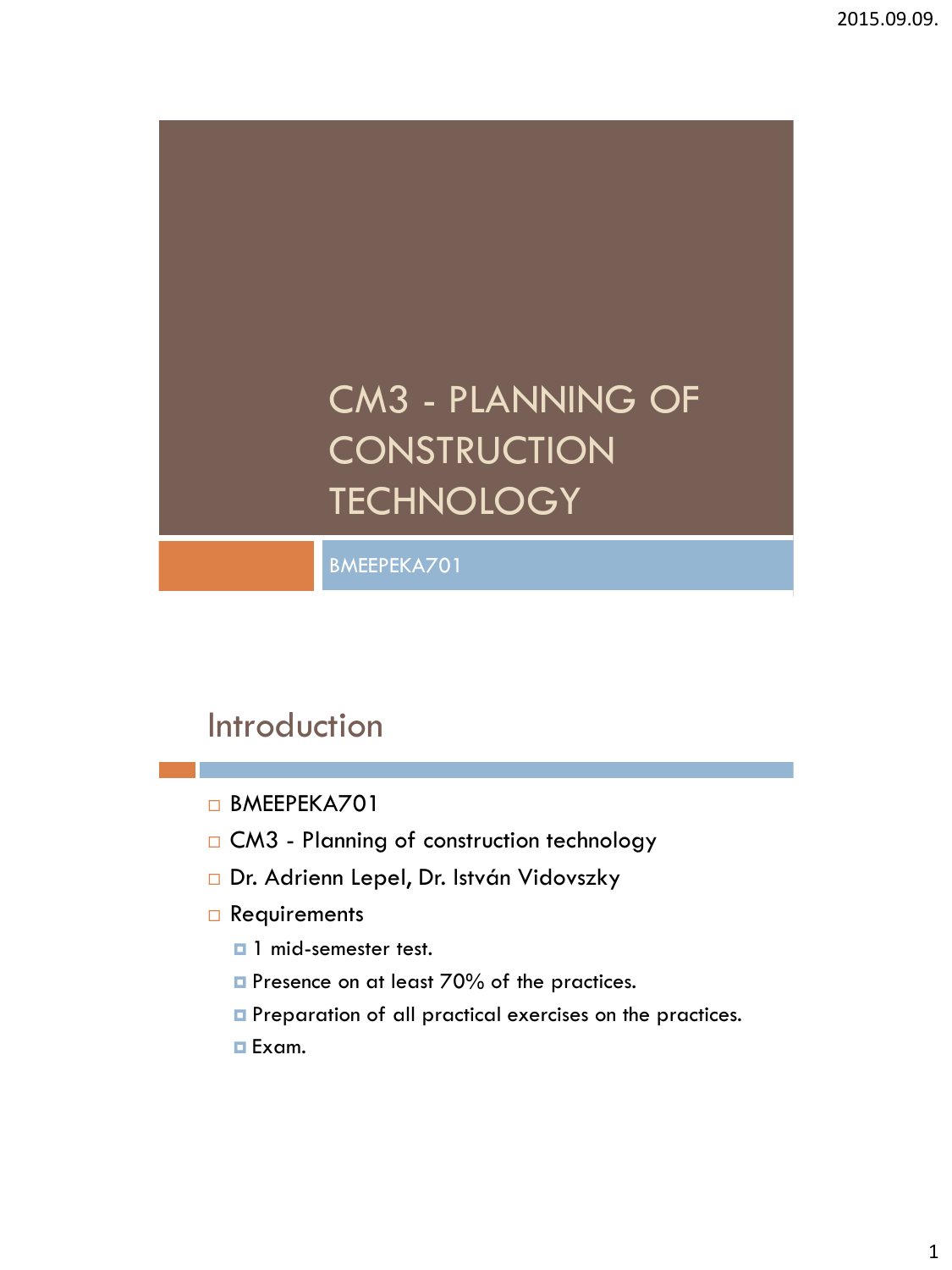### Introduction

#### $\Box$  Main topics

- **Planning the technology of the construction work** process.
- **E** Construction of steel structures.
- Construction of prefabricated and monolithic reinforced concrete structures. Concreting work, use of formworks.
- Masonry, bricklaying.
- Doors and windows, curtain walls. Brick, stone, plastered and rendered façades, façade coverings.

### Introduction

□ Main topics

- **E** Carpentry, roof coverings, metal roof work.
- **Thermal and water insulation. Flat roofs. Bitumen and** PVC, etc.
- Assembled partitions, suspended ceiling, dry-floors, raised floor.
- $\blacksquare$  Interior flooring and wall coverings. Concrete screeds.
- **Building diagnostics and refurbishment.**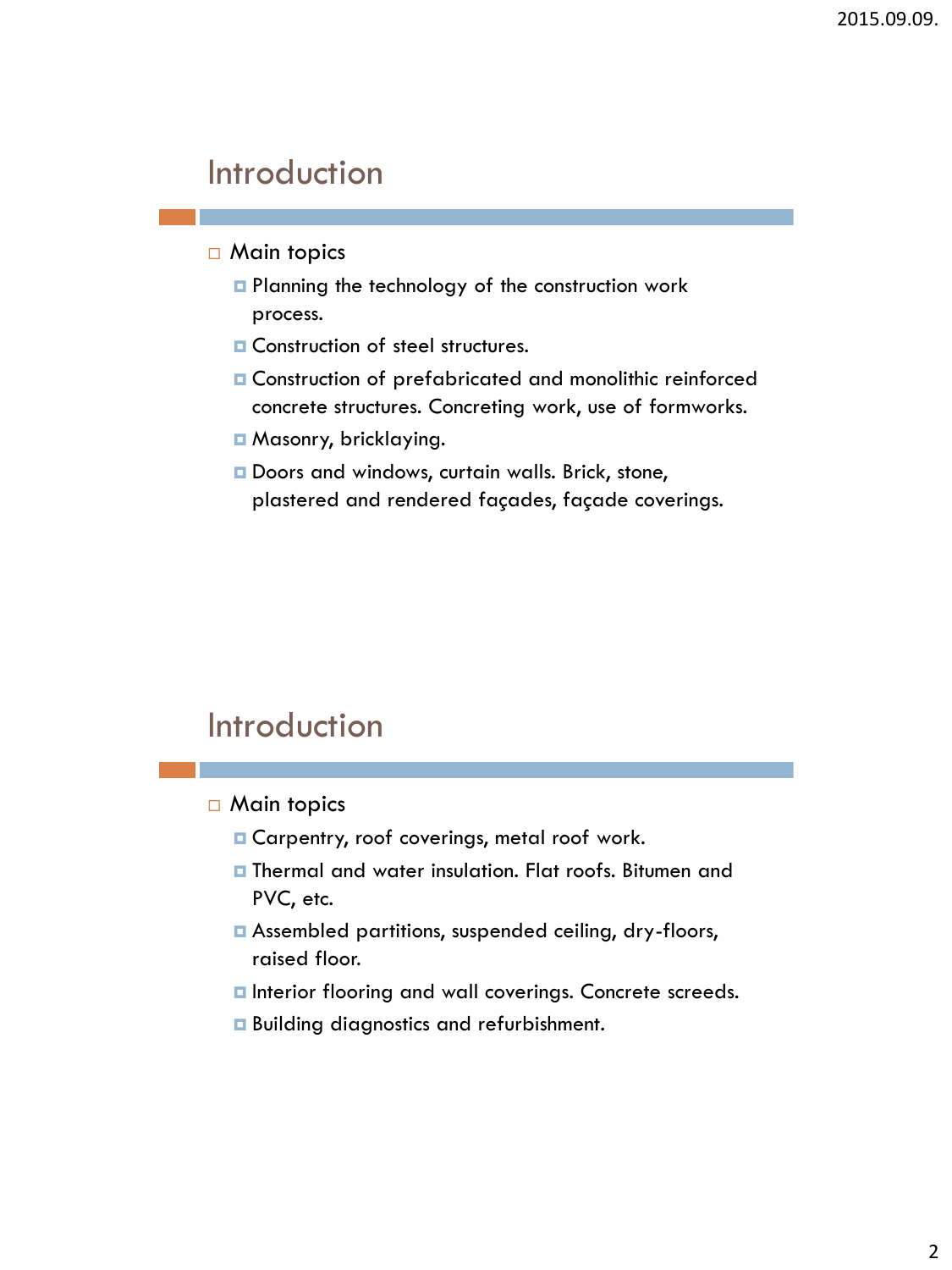### Planning the technology of the construction work process.

Basic terms. WBS.

### Basic terms

□ Construction

- is a kind of technical **project** in accordance with an **investment of a real estate,** where a part of a building or a whole building is established or restored.
- **COnstruction work process** 
	- starts with **setting up the site**, followed by constructing the **sub- and superstructure**, then **finishing**, and **building installations**.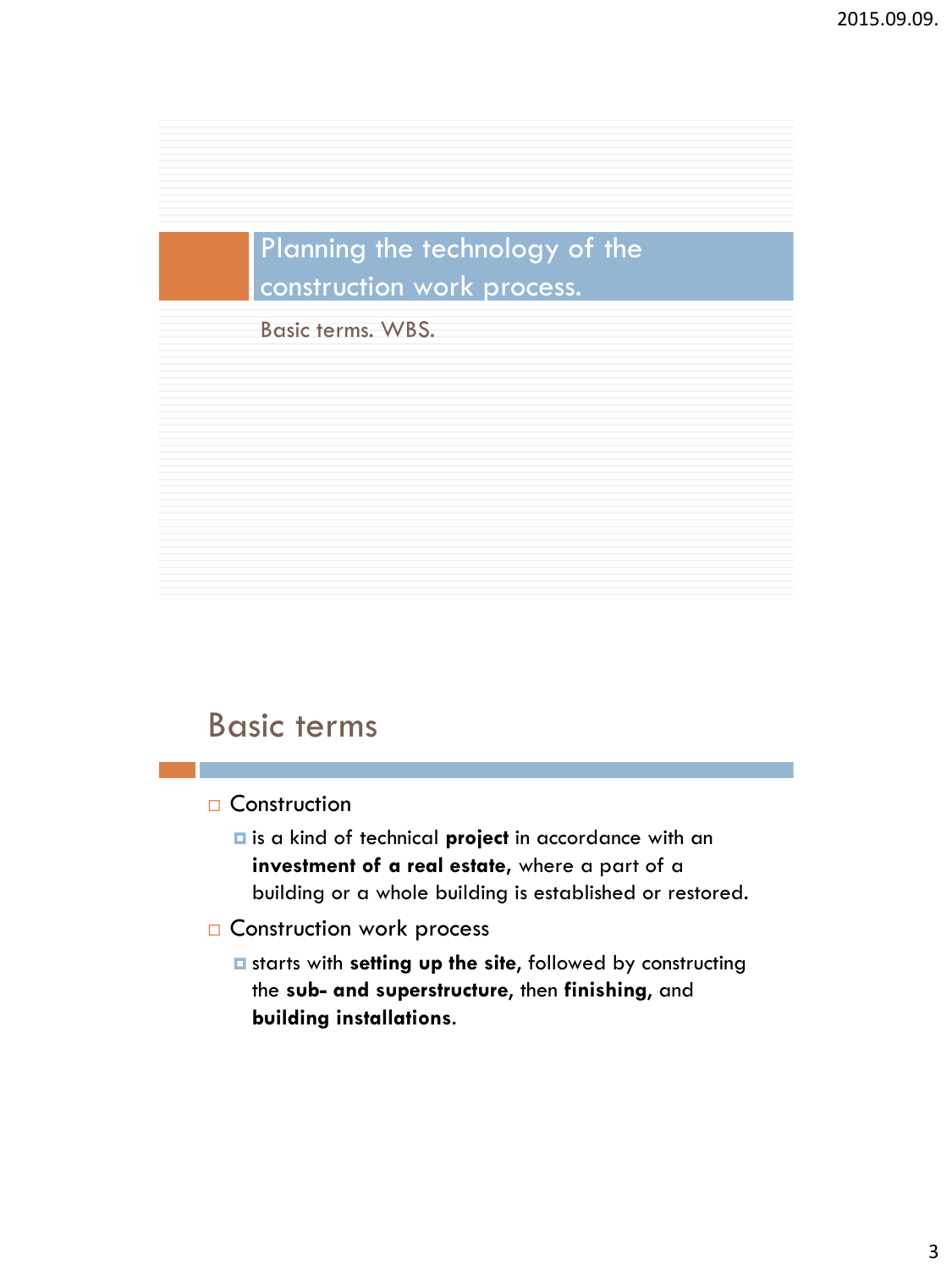### Basic terms

- $\Box$  Technology
	- is the sum of **all work process** regarding to **one work activity**.
	- **The know-how** of the construction.
- □ Work activity
	- $\blacksquare$  Is the **basic element** of the construction, closed technological interval.

### Basic terms

- $\square$  Steps of planning the technologies of construction processes
	- 1. Defining the task
		- 1. Building  $=$  the sum of all building construction elements
		- 2. Constructing the building  $=$  constructing all building construction elements
	- 2. Defining the way of realisation  $=$  technologies
		- 1. Selecting technology for each building constr. element
		- 2. Defining the order of technologies  $=$  time sequence
		- 3. Defining and covering the conditions of the technologies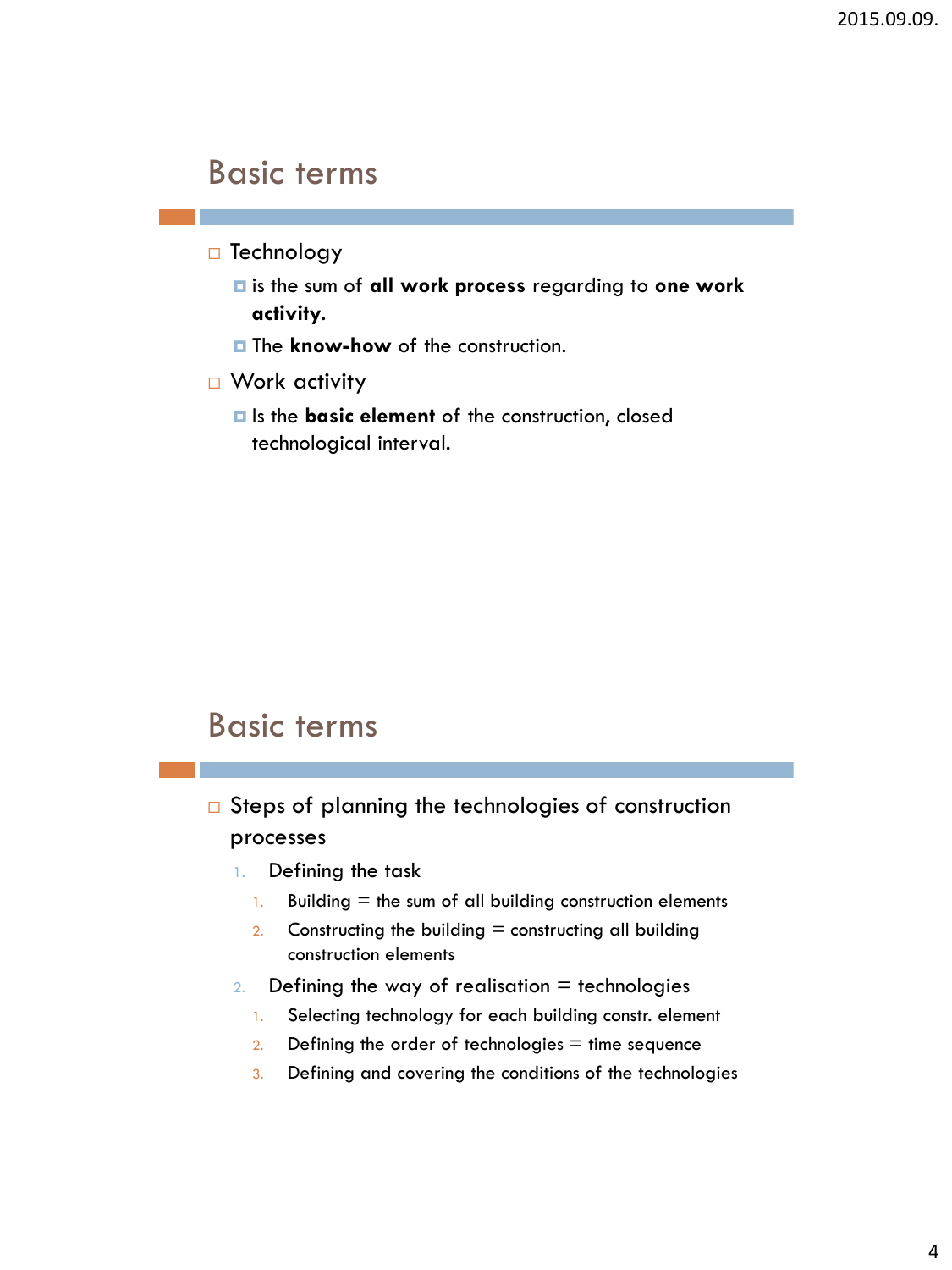### Basic terms

- □ Work Breakdown Structure (WBS)
	- It is a technique for breaking down a total job into its component elements;
	- It is a tool used to define and group a project's discrete work elements in a way that helps organize and define the total work scope of the project;
	- It is NOT a project plan, a schedule, or a chronological listing

### Basic terms

- $\Box$  List of operations (activities)
	- All (and only) the **required activities** of the construction.
	- $\blacksquare$  There are activities for completing building construction elements – **direct activities** (e.g. FLOORING WITH 30x30cm glazed ceramic TILE fixed with adhesive glue)
	- There are **indirect activities** needed to complete technology processes, like formworks, scaffolding, propping, etc.
	- **Exact technical content** needed for all activities: WHAT? HOW? WHERE?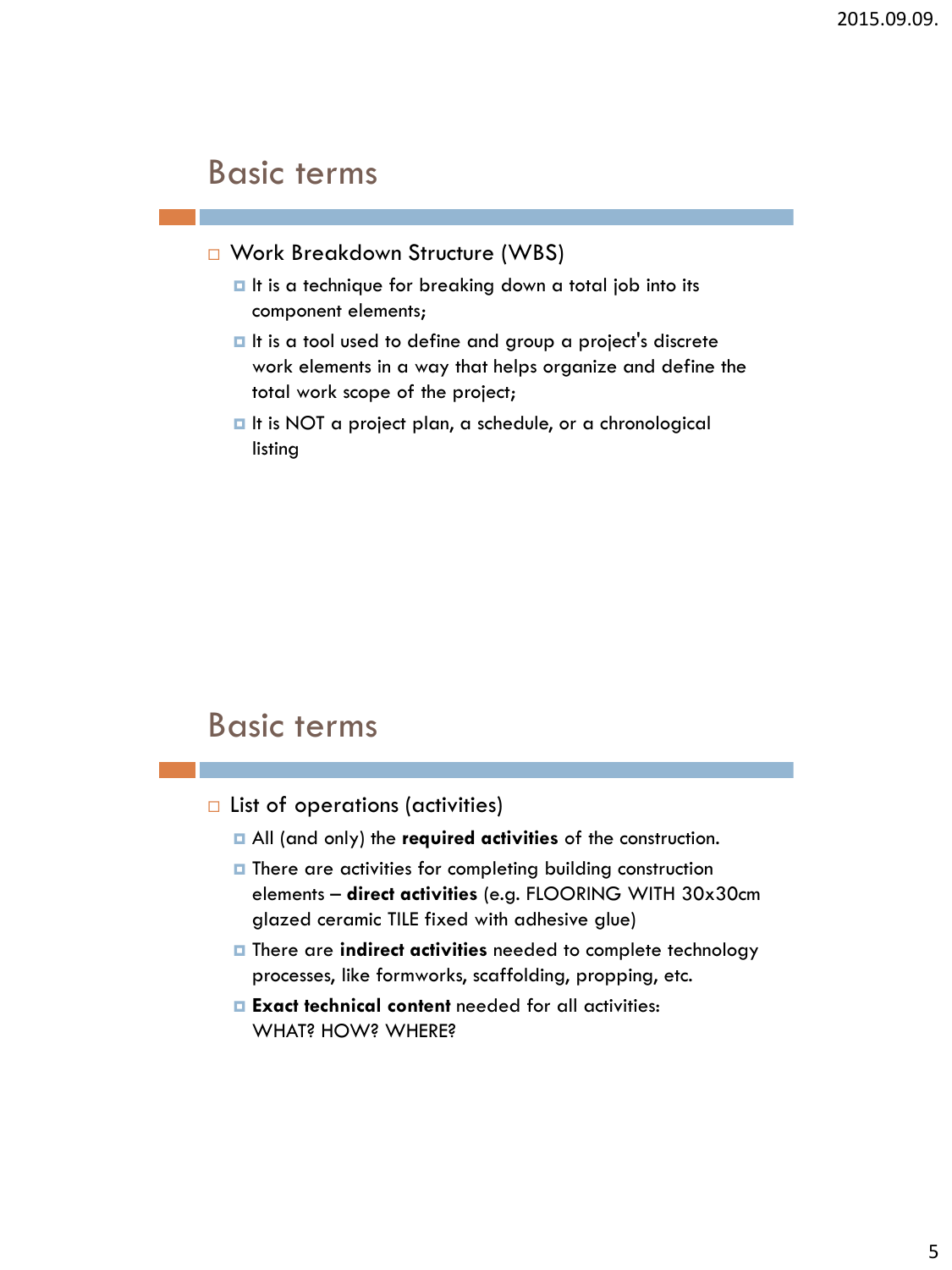- $\Box$  Selecting technology aspects of selection
	- $\blacksquare$  technical circumstances
	- $\blacksquare$  cost
	- $\Box$  required time  $\rightarrow$  cost
	- $\blacksquare$  workability / viability
	- $\blacksquare$  requirements in equipment / tools



## Planning the technologies

#### WBS

- WBS includes 100% of the work defined by the project scope (all that is needed to finish the building).
- $\blacksquare$  There is no overlap in scope definition between two elements of a work breakdown structure.
- $\blacksquare$  Levels in WBS there are no defined levels depends on the task
	- 17. Steel works
	- 17.01. Prefabrication of reinforcement
	- 17.01.01. Cutting and bending reinforcing bars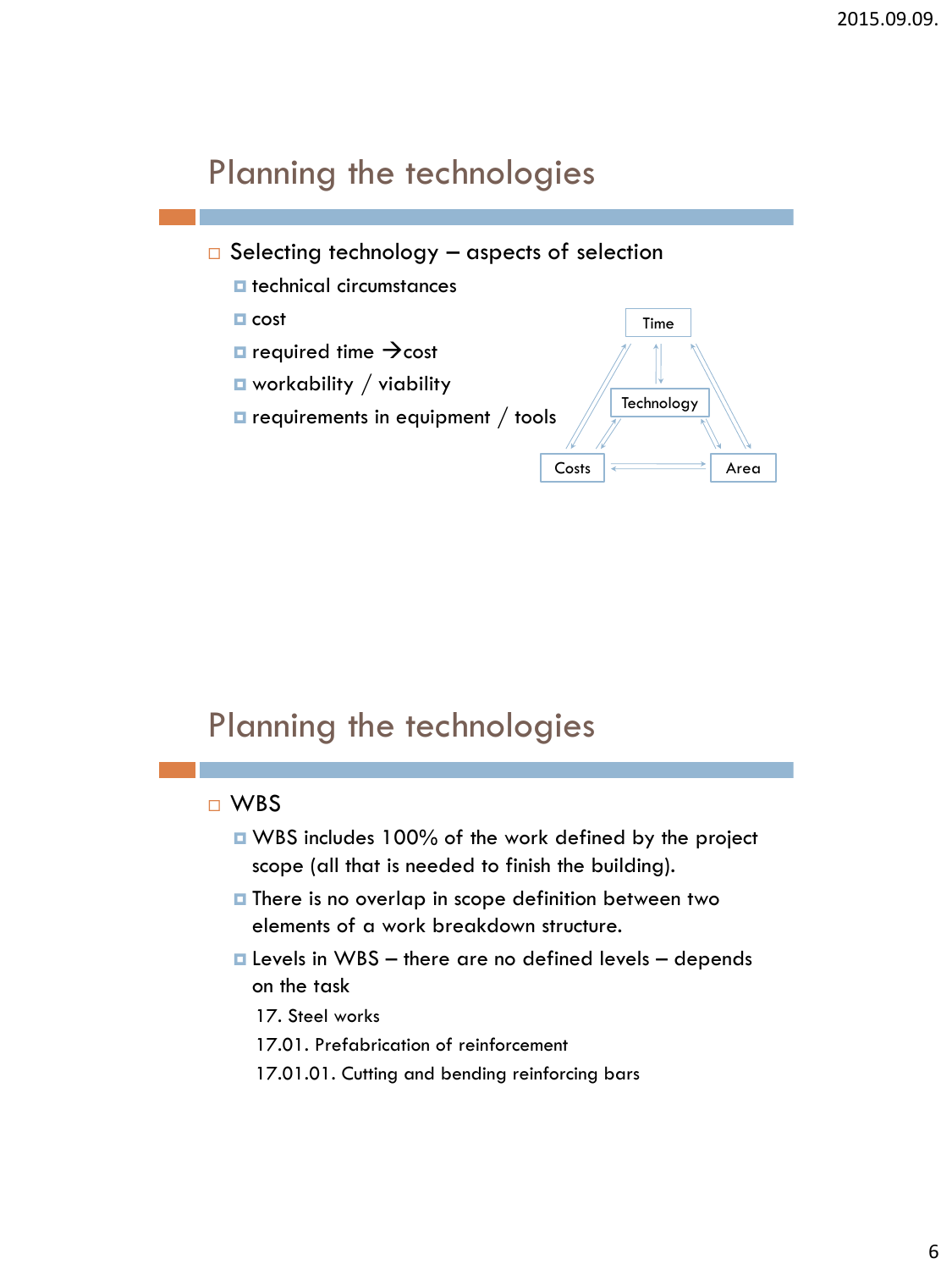#### **Building processes**

- **Q** Construction of substructure
	- **Excavating**
	- **Creating foundation**
- **O** Construction of superstructure
	- Formwork
	- Concrete reinforcement
	- Concreting
	- **Masonry works (loadbearing walls)**

# Planning the technologies

- □ Building processes
	- **□** Finishing works
		- carpentry
		- $\blacksquare$  joinery
		- covering
		- $\blacksquare$  tinwork
		- locksmith's work (ironwork)
		- **glasswork**
		- tiler, paver works
- **parquetmaker works**
- **painting**
- **n** insulation works
- **n** masonry of inner walls, (bricklaying, plastering)
- **E** exterior facings
- **drywall construction**
- +applied arts and historical technologies
- $\blacksquare$  + building services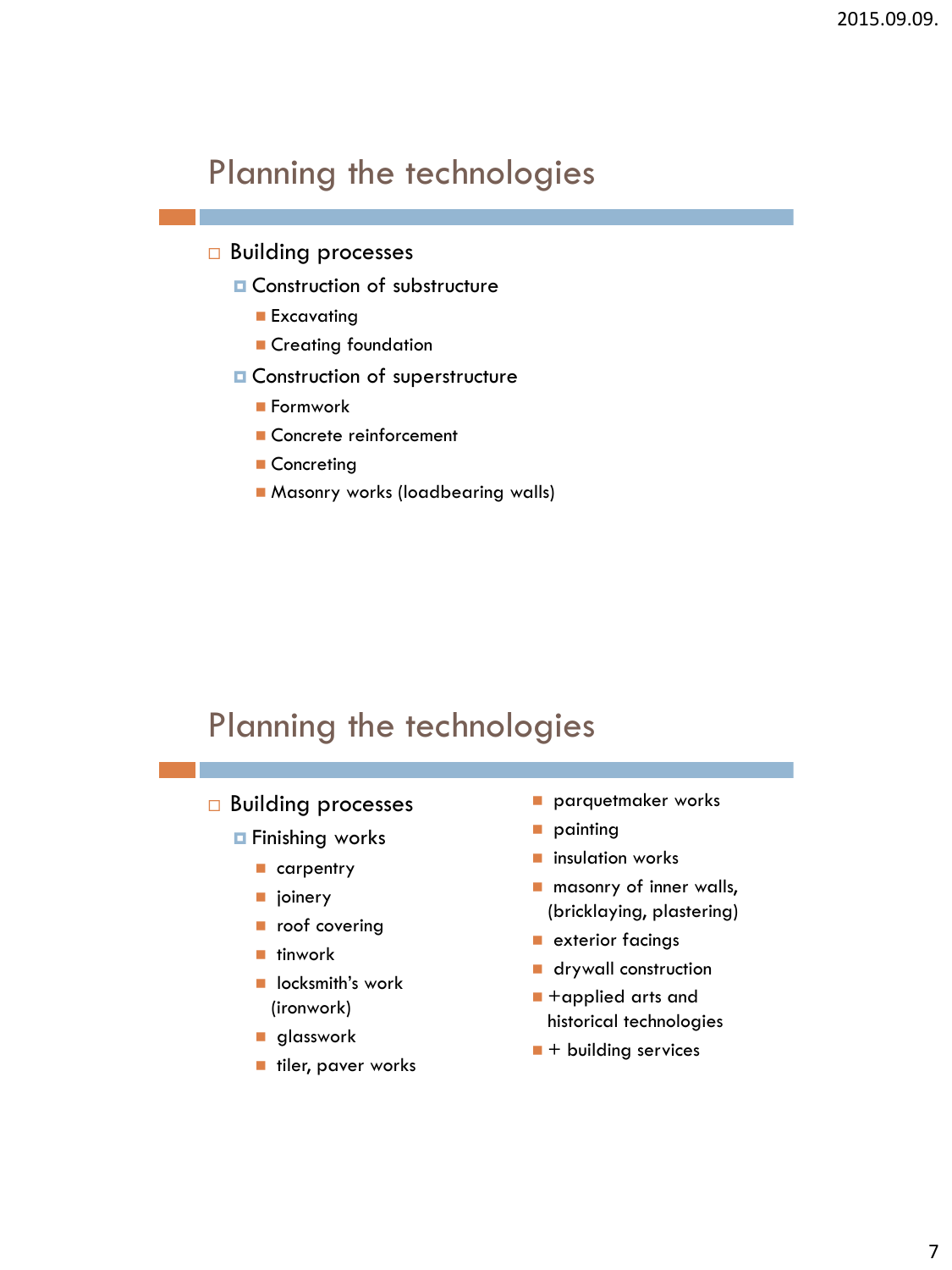Carpentry – roof superstructures, wooden frame structures, formwork (traditional)



Joinery – wooden doors & windows, wooden structures, interior fix furniture



Roof covering – covering pitched roof by slate, thatch, different tiles etc



# Planning the technologies

 $Tinwork - flashing by the gable, the eaves and gutter$ </u>



Locksmith's work, ironwork - gates, railings, grills, steel frame structures etc.



Glasswork – window glasses, glass walls, etc.

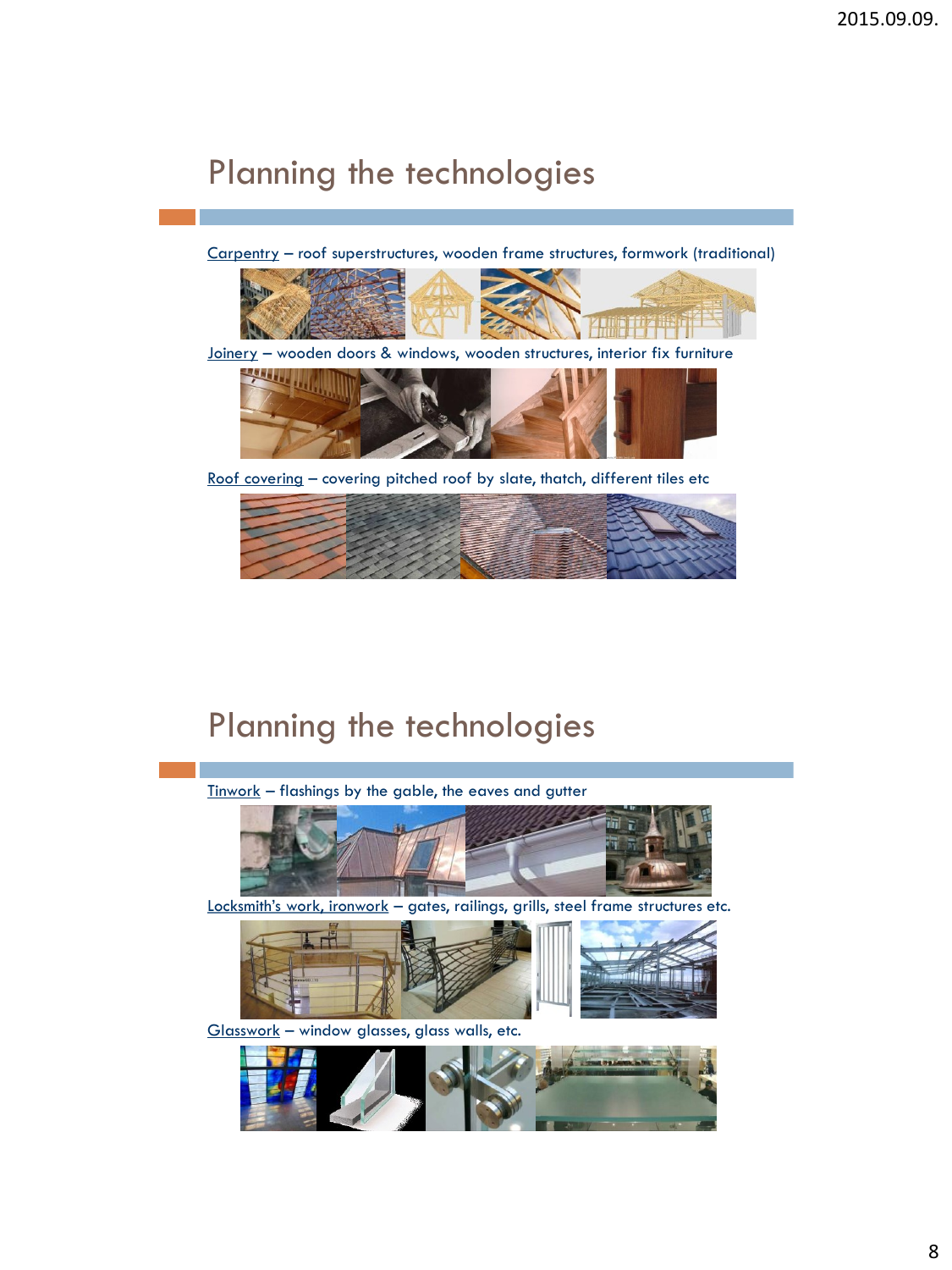Tiler, paver parquetmaker works – etc.



Painting – painting walls, pipes, steel structures, windows, doors



Insulation works – thermal and waterproof insulation on flat roofs, facade etc.



## Planning the technologies



Masonry – inner walls, plastering (rendering), concrete finishing



Exterior facing – plaster, stone, brick, wood, metal etc.

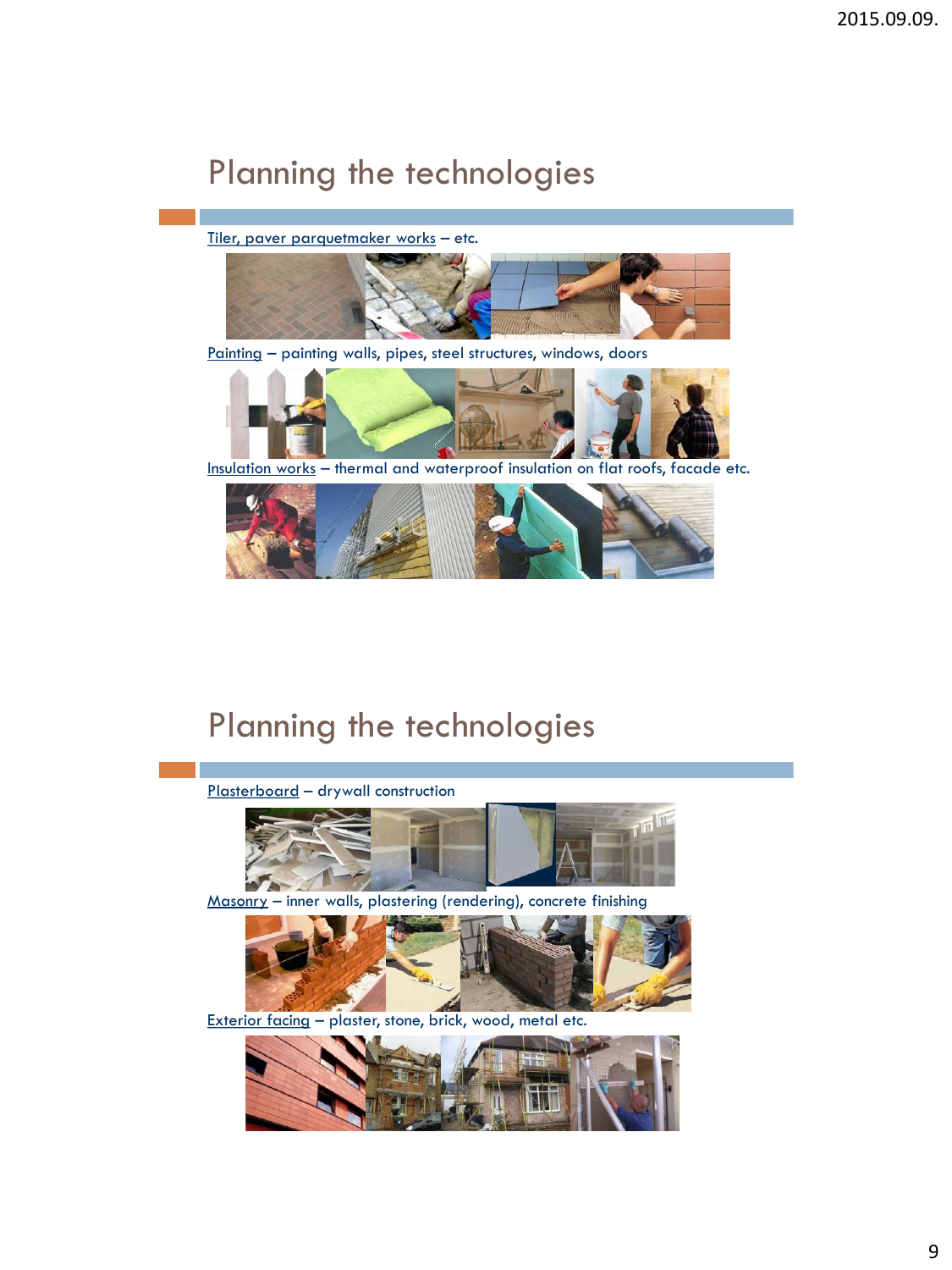- $\Box$  Time sequence of the activities
	- Depending on the technological and organisational conditions
	- Between the limits of technical feasibility the sequence can vary

interior plaster – fitting windows – exterior plaster ☑

fitting windows – exterior plaster – interior plaster  $\Box$ 

- exterior plaster fitting windows interior plaster  $\Box$
- 区 interior plaster – exterior plaster – fitting windows

## Planning the technologies